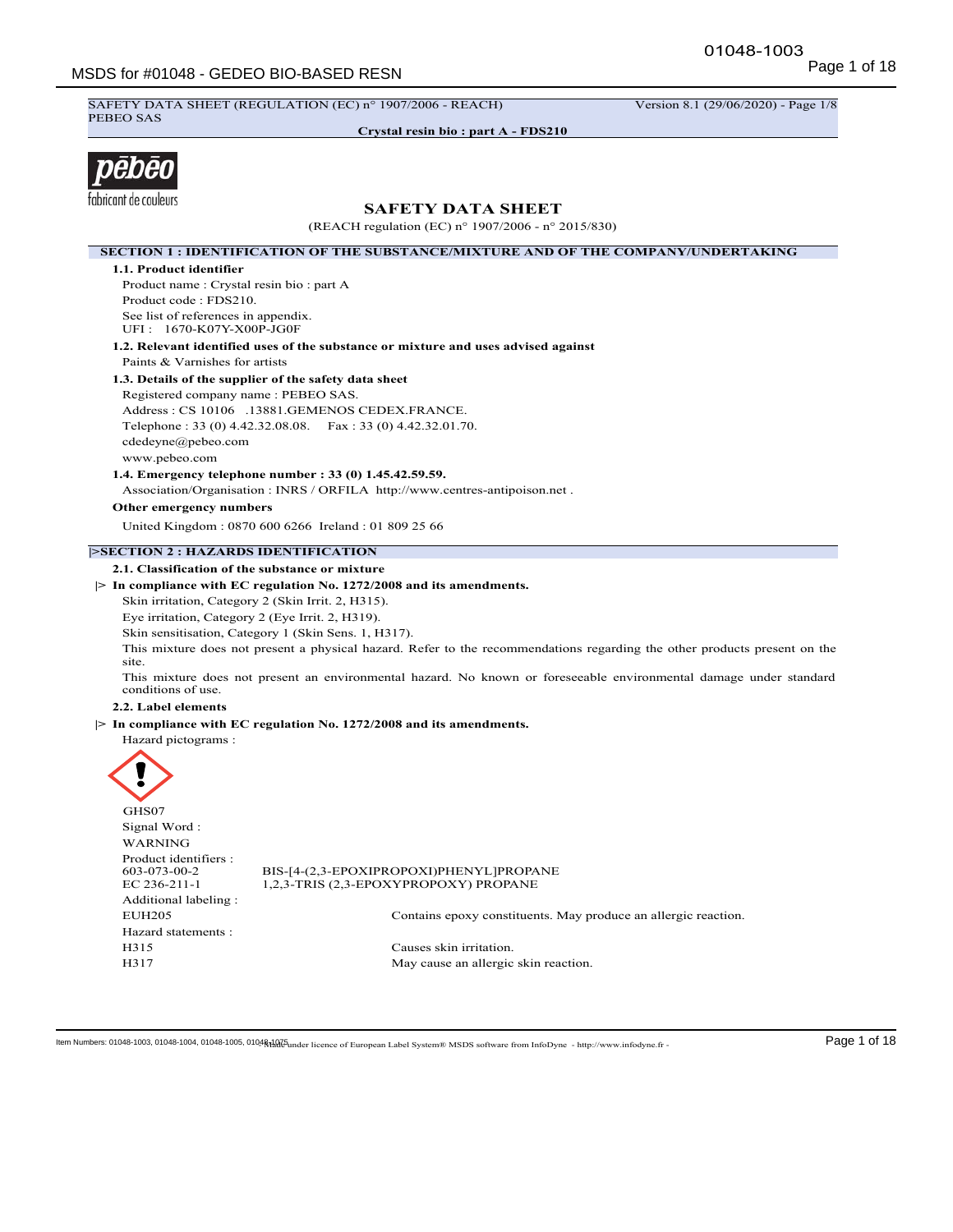#### SAFETY DATA SHEET (REGULATION (EC) n° 1907/2006 - REACH) Version 8.1 (29/06/2020) - Page 2/8 PEBEO SAS

# **Crystal resin bio : part A - FDS210**

| H319                                    | Causes serious eye irritation.                                                                   |
|-----------------------------------------|--------------------------------------------------------------------------------------------------|
| Precautionary statements - General :    |                                                                                                  |
| P <sub>102</sub>                        | Keep out of reach of children.                                                                   |
| Precautionary statements - Prevention : |                                                                                                  |
| P <sub>280</sub>                        | Wear protective gloves/protective clothing/eye protection/face<br>protection/hearing protection/ |

# **2.3. Other hazards**

The mixture does not contain substances classified as 'Substances of Very High Concern' (SVHC) >= 0.1% published by the European CHemicals Agency (ECHA) under article 57 of REACH: http://echa.europa.eu/fr/candidate-list-table The mixture fulfils neither the PBT nor the vPvB criteria for mixtures in accordance with annexe XIII of the REACH regulations EC 1907/2006.

#### **|>SECTION 3 : COMPOSITION/INFORMATION ON INGREDIENTS**

# **3.2. Mixtures**

| $\triangleright$ Composition :                                  |                     |       |                        |
|-----------------------------------------------------------------|---------------------|-------|------------------------|
| Identification                                                  | (EC) 1272/2008      | Note  | $\frac{10}{6}$         |
| INDEX: 603-073-00-2                                             | GHS07               | [ 1 ] | $150 \le x \% \le 100$ |
| ICAS: 1675-54-3                                                 | Wng                 |       |                        |
| EC: 216-823-5                                                   | Eye Irrit. 2, H319  |       |                        |
|                                                                 | Skin Irrit. 2, H315 |       |                        |
| BIS-[4-(2,3-EPOXIPROPOXI)PHENYL]PROPA Skin Sens. 1, H317        |                     |       |                        |
| <b>NE</b>                                                       |                     |       |                        |
| CAS: 13236-02-7                                                 | GHS07               |       | $50 \le x \% < 100$    |
| EC: 236-211-1                                                   | Wng                 |       |                        |
| REACH: 01-2120804934-53-xxxx                                    | Skin Irrit. 2, H315 |       |                        |
|                                                                 | Skin Sens. 1, H317  |       |                        |
| $(1,2,3$ -TRIS $(2,3$ -EPOXYPROPOXY) PROPANE Eye Irrit. 2, H319 |                     |       |                        |

(Full text of H-phrases: see section 16)

#### **Information on ingredients :**

[1] Substance for which maximum workplace exposure limits are available.

### **|>SECTION 4 : FIRST AID MEASURES**

As a general rule, in case of doubt or if symptoms persist, always call a doctor.

NEVER induce swallowing by an unconscious person.

# **4.1. Description of first aid measures**

# **In the event of splashes or contact with eyes :**

Wash thoroughly with fresh, clean water for 15 minutes holding the eyelids open.

If there is any redness, pain or visual impairment, consult an ophthalmologist.

#### **In the event of splashes or contact with skin :**

Remove contaminated clothing and wash the skin thoroughly with soap and water or a recognised cleaner.

Watch out for any remaining product between skin and clothing, watches, shoes, etc.

In the event of an allergic reaction, seek medical attention.

If the contaminated area is widespread and/or there is damage to the skin, a doctor must be consulted or the patient transferred to hospital.

#### **In the event of swallowing :**

Do not give the patient anything orally.

In the event of swallowing, if the quantity is small (no more than one mouthful), rinse the mouth with water and consult a doctor.

Seek medical attention immediately, showing the label.

**4.2. Most important symptoms and effects, both acute and delayed**

- No data available.
- **4.3. Indication of any immediate medical attention and special treatment needed** No data available.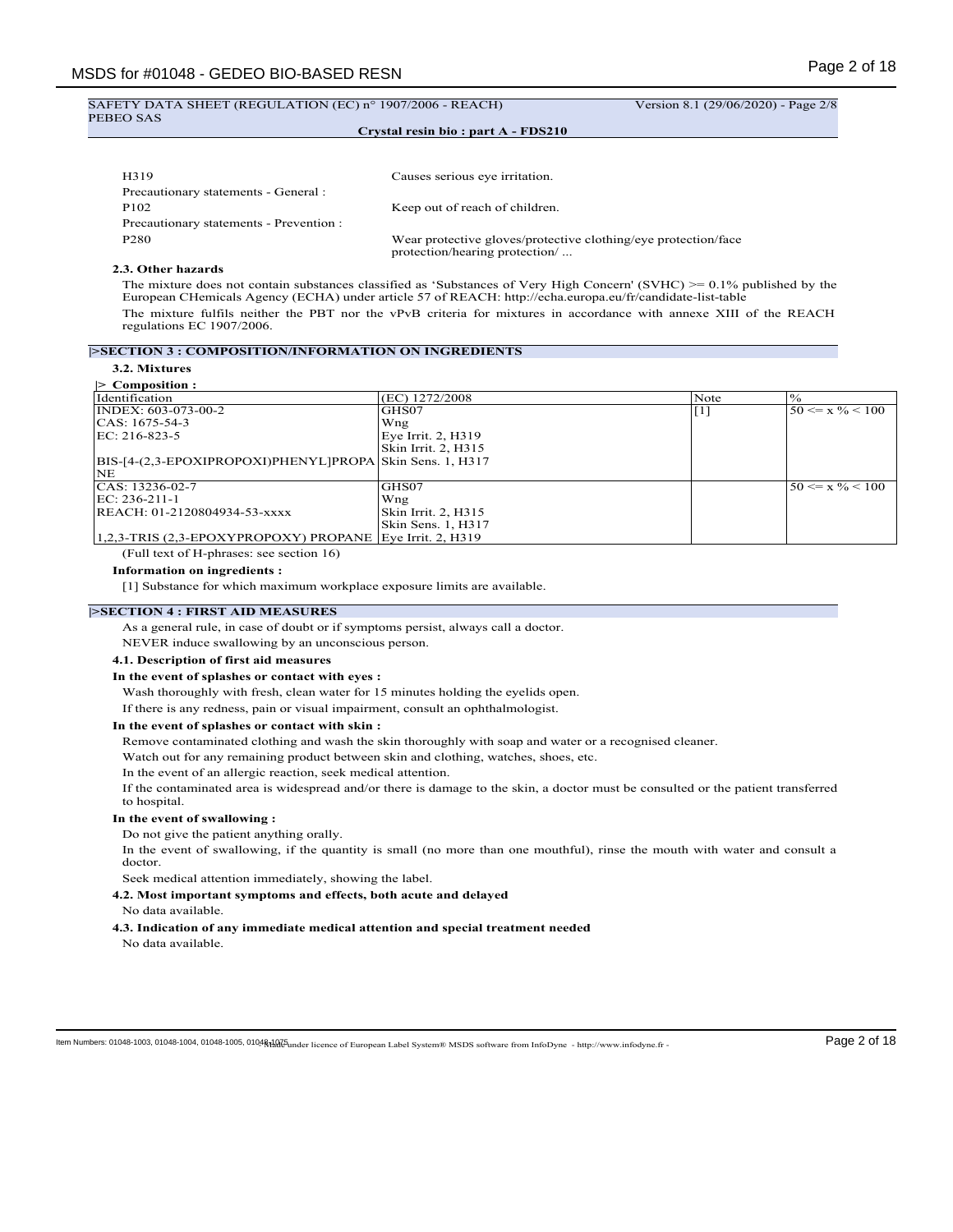# SAFETY DATA SHEET (REGULATION (EC) n° 1907/2006 - REACH) Version 8.1 (29/06/2020) - Page 3/8

PEBEO SAS

**Crystal resin bio : part A - FDS210**

# **SECTION 5 : FIREFIGHTING MEASURES**

Non-flammable.

# **5.1. Extinguishing media**

# **Suitable methods of extinction**

- In the event of a fire, use :
- sprayed water or water mist
- foam
- multipurpose ABC powder
- BC powder
- carbon dioxide (CO2)

# **Unsuitable methods of extinction**

In the event of a fire, do not use :

- water jet

#### **5.2. Special hazards arising from the substance or mixture**

A fire will often produce a thick black smoke. Exposure to decomposition products may be hazardous to health. Do not breathe in smoke.

In the event of a fire, the following may be formed :

- carbon monoxide (CO)
- carbon dioxide (CO2)

**5.3. Advice for firefighters**

No data available.

# **|>SECTION 6 : ACCIDENTAL RELEASE MEASURES**

#### **6.1. Personal precautions, protective equipment and emergency procedures**

Consult the safety measures listed under headings 7 and 8.

# **|> For non first aid worker**

Avoid any contact with the skin and eyes.

#### **For first aid worker**

First aid workers will be equipped with suitable personal protective equipment (See section 8).

#### **6.2. Environmental precautions**

Contain and control the leaks or spills with non-combustible absorbent materials such as sand, earth, vermiculite, diatomaceous earth in drums for waste disposal.

Prevent any material from entering drains or waterways.

**6.3. Methods and material for containment and cleaning up**

#### Clean preferably with a detergent, do not use solvents.

**6.4. Reference to other sections**

No data available.

#### **|>SECTION 7 : HANDLING AND STORAGE**

Requirements relating to storage premises apply to all facilities where the mixture is handled.

Individuals with a history of skin sensitisation should not, under any circumstance, handle this mixture.

#### **7.1. Precautions for safe handling**

Always wash hands after handling.

Remove and wash contaminated clothing before re-using.

# **|> Fire prevention :**

# Prevent access by unauthorised personnel.

- **|> Recommended equipment and procedures :**
	- For personal protection, see section 8.
		- Observe precautions stated on label and also industrial safety regulations.
		- Avoid skin and eye contact with this mixture.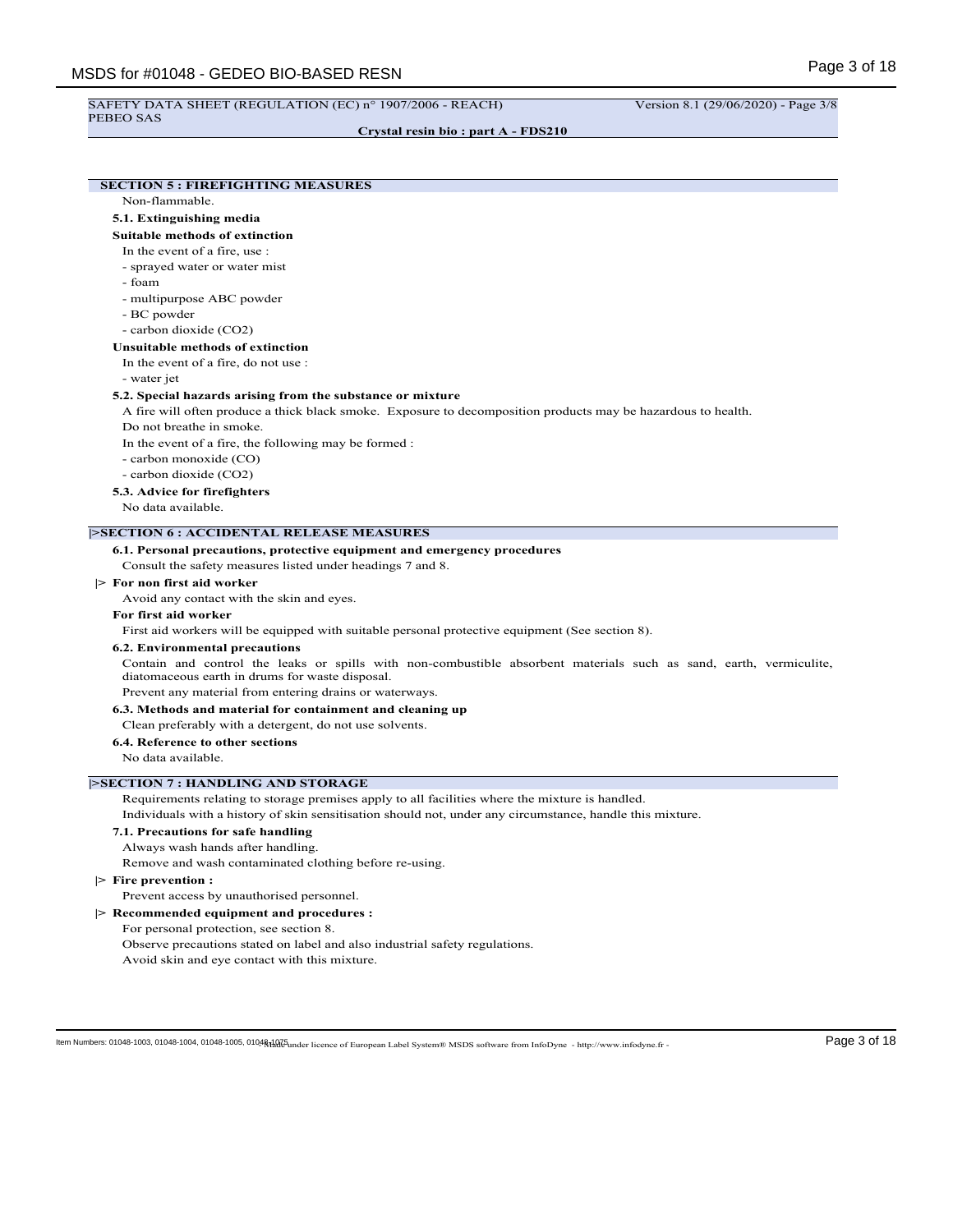#### **Crystal resin bio : part A - FDS210**

# **Prohibited equipment and procedures :**

No smoking, eating or drinking in areas where the mixture is used.

#### **7.2. Conditions for safe storage, including any incompatibilities**

No data available.

#### **|> Storage**

Keep out of reach of children.

#### **Packaging**

Always keep in packaging made of an identical material to the original.

- **7.3. Specific end use(s)**
- No data available.

# **|>SECTION 8 : EXPOSURE CONTROLS/PERSONAL PROTECTION**

# **8.1. Control parameters**

#### **Occupational exposure limits :**

- Netherlands / MAC-waarde (10 december 2014) :

| $\epsilon$<br>$\sim$<br>CA 3 | W A<br>$\cdots$     | ۔                        | $\sim$ $\sim$ $\sim$<br>دست<br>$\sim$<br>◡ | ~<br>,,,,,, | -<br>. .                |
|------------------------------|---------------------|--------------------------|--------------------------------------------|-------------|-------------------------|
| $\sim$<br>۱4-<br>- 10        | دس<br>◡<br>$\cdots$ | $\overline{\phantom{0}}$ | -                                          |             | $\overline{\mathbf{r}}$ |

#### **8.2. Exposure controls**

#### **Personal protection measures, such as personal protective equipment**

Pictogram(s) indicating the obligation of wearing personal protective equipment (PPE) :



Use personal protective equipment that is clean and has been properly maintained.

Store personal protective equipment in a clean place, away from the work area.

Never eat, drink or smoke during use. Remove and wash contaminated clothing before re-using. Ensure that there is adequate ventilation, especially in confined areas.

#### **- Eye / face protection**

Avoid contact with eyes.

Use eye protectors designed to protect against liquid splashes

Before handling, wear safety goggles with protective sides accordance with standard EN166.

In the event of high danger, protect the face with a face shield.

Prescription glasses are not considered as protection.

Individuals wearing contact lenses should wear prescription glasses during work where they may be exposed to irritant vapours.

Provide eyewash stations in facilities where the product is handled constantly.

#### **|> - Hand protection**

Wear suitable protective gloves in the event of prolonged or repeated skin contact.

Use suitable protective gloves that are resistant to chemical agents in accordance with standard EN374.

Gloves must be selected according to the application and duration of use at the workstation.

Protective gloves need to be selected according to their suitability for the workstation in question : other chemical products that may be handled, necessary physical protections (cutting, pricking, heat protection), level of dexterity required. Recommended properties :

- Impervious gloves in accordance with standard EN374

#### **- Body protection**

Avoid skin contact.

Wear suitable protective clothing.

Suitable type of protective clothing :

In the event of substantial spatter, wear liquid-tight protective clothing against chemical risks (type 3) in accordance with EN14605 to prevent skin contact.

In the event of a risk of splashing, wear protective clothing against chemical risks (type 6) in accordance with EN13034 to prevent skin contact.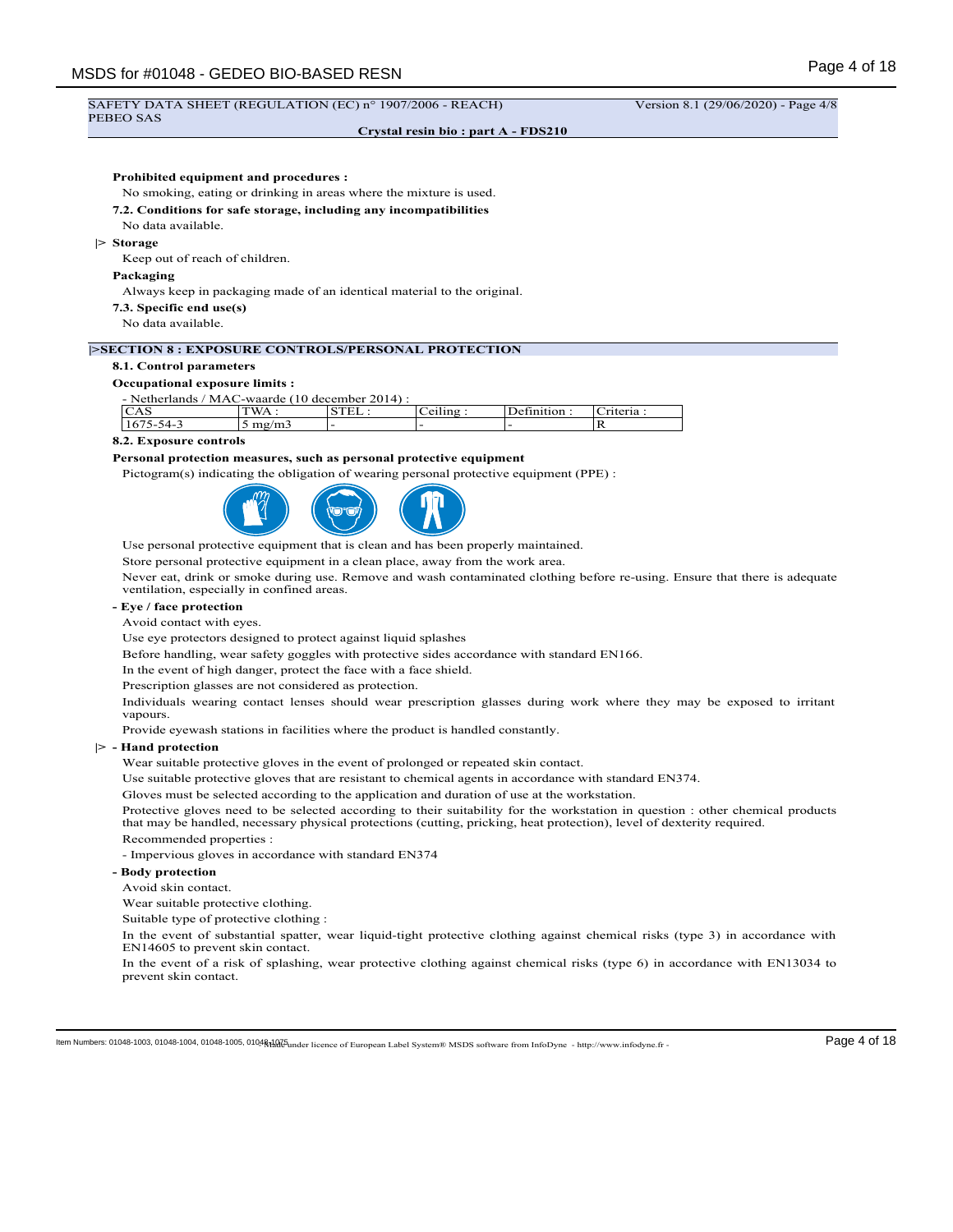| SAFETY DATA SHEET (REGULATION (EC) n° 1907/2006 - REACH)                                                                                                                             |                                    | Version 8.1 (29/06/2020) - Page 5/8 |
|--------------------------------------------------------------------------------------------------------------------------------------------------------------------------------------|------------------------------------|-------------------------------------|
| PEBEO SAS                                                                                                                                                                            | Crystal resin bio: part A - FDS210 |                                     |
|                                                                                                                                                                                      |                                    |                                     |
| Work clothing worn by personnel shall be laundered regularly.                                                                                                                        |                                    |                                     |
| After contact with the product, all parts of the body that have been soiled must be washed.                                                                                          |                                    |                                     |
| $ >$ - Respiratory protection                                                                                                                                                        |                                    |                                     |
| Anti-gas and vapour filter(s) (Combined filters) in accordance with standard EN14387 :                                                                                               |                                    |                                     |
| $-$ A1 (Brown)                                                                                                                                                                       |                                    |                                     |
| <b>SECTION 9 : PHYSICAL AND CHEMICAL PROPERTIES</b>                                                                                                                                  |                                    |                                     |
| 9.1. Information on basic physical and chemical properties                                                                                                                           |                                    |                                     |
| <b>General information:</b>                                                                                                                                                          |                                    |                                     |
| Physical state:                                                                                                                                                                      | Viscous liquid.                    |                                     |
| <b>Important health, safety and environmental information</b>                                                                                                                        |                                    |                                     |
| $pH$ :                                                                                                                                                                               | Not relevant.                      |                                     |
| Boiling point/boiling range :                                                                                                                                                        | Not relevant.                      |                                     |
| Flash point interval :                                                                                                                                                               | Not relevant.                      |                                     |
| Vapour pressure $(50^{\circ}$ C) :                                                                                                                                                   | Not relevant.                      |                                     |
| Density:                                                                                                                                                                             | 0.96                               |                                     |
| Water solubility:                                                                                                                                                                    | Insoluble.                         |                                     |
| Melting point/melting range :                                                                                                                                                        | Not relevant.                      |                                     |
| Self-ignition temperature :                                                                                                                                                          | Not relevant.                      |                                     |
| Decomposition point/decomposition range :                                                                                                                                            | Not relevant.                      |                                     |
| 9.2. Other information                                                                                                                                                               |                                    |                                     |
| $VOC (g/l)$ :                                                                                                                                                                        | 0.00                               |                                     |
| <b>SECTION 10 : STABILITY AND REACTIVITY</b>                                                                                                                                         |                                    |                                     |
| 10.1. Reactivity                                                                                                                                                                     |                                    |                                     |
| No data available.                                                                                                                                                                   |                                    |                                     |
| 10.2. Chemical stability                                                                                                                                                             |                                    |                                     |
| This mixture is stable under the recommended handling and storage conditions in section 7.                                                                                           |                                    |                                     |
| 10.3. Possibility of hazardous reactions                                                                                                                                             |                                    |                                     |
| No data available.                                                                                                                                                                   |                                    |                                     |
| 10.4. Conditions to avoid                                                                                                                                                            |                                    |                                     |
| No data available.                                                                                                                                                                   |                                    |                                     |
| 10.5. Incompatible materials                                                                                                                                                         |                                    |                                     |
| No data available.                                                                                                                                                                   |                                    |                                     |
| 10.6. Hazardous decomposition products                                                                                                                                               |                                    |                                     |
| The thermal decomposition may release/form :                                                                                                                                         |                                    |                                     |
| - carbon monoxide (CO)                                                                                                                                                               |                                    |                                     |
| - carbon dioxide (CO2)                                                                                                                                                               |                                    |                                     |
| >SECTION 11 : TOXICOLOGICAL INFORMATION                                                                                                                                              |                                    |                                     |
| $\geq 11.1$ . Information on toxicological effects                                                                                                                                   |                                    |                                     |
| May cause irreversible damage to the skin; namely inflammation of the skin or the formation of erythema and eschar or<br>oedema following exposure up to four hours.                 |                                    |                                     |
| May have reversible effects on the eyes, such as eye irritation which is totally reversible by the end of observation at 21 days.<br>May cause an allergic reaction by skin contact. |                                    |                                     |

Based on the properties of the epoxy constituent(s) and considering toxicological data on similar preparations, this preparation may be a skin sensitiser and a respiratory tract sensitiser as well as an irritant.

Constituents with a low molecular weight irritate the eyes, mucous membranes and the skin

Repeated contact with the skin may cause irritation and hypersensitisation, possibly in combination with other epoxide compounds.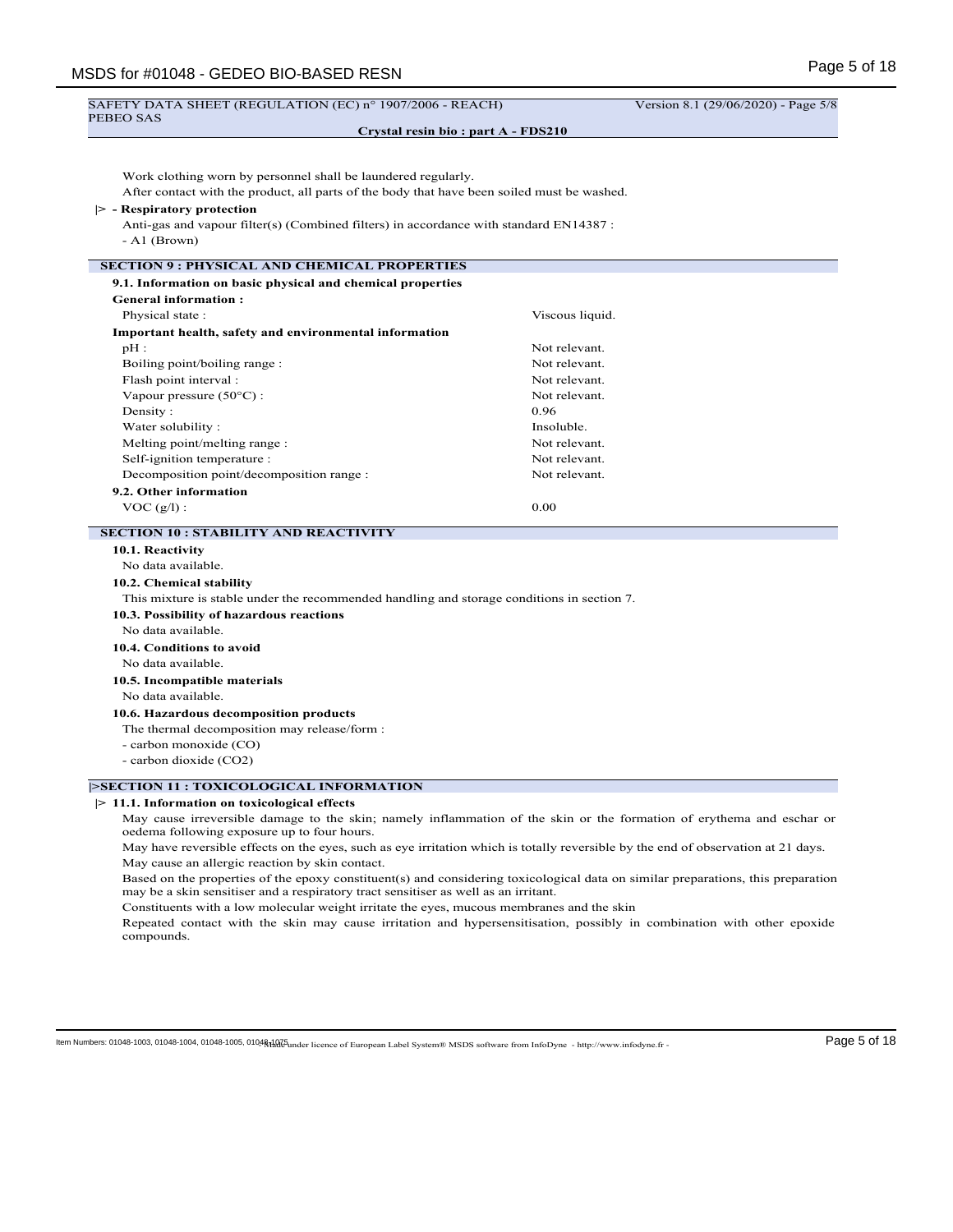# PEBEO SAS

**Crystal resin bio : part A - FDS210**

## **11.1.1. Substances**

No toxicological data available for the substances.

#### **11.1.2. Mixture**

#### **Respiratory or skin sensitisation :**

Contains epoxy compounds. May cause an allergic reaction.

**Monograph(s) from the IARC (International Agency for Research on Cancer) :**

CAS 1675-54-3 : IARC Group 3 : The agent is not classifiable as to its carcinogenicity to humans.

# **|>SECTION 12 : ECOLOGICAL INFORMATION**

#### **12.1. Toxicity**

# **12.1.2. Mixtures**

No aquatic toxicity data available for the mixture.

- **12.2. Persistence and degradability**
- No data available.

# **12.3. Bioaccumulative potential**

#### No data available.

**12.4. Mobility in soil**

# No data available.

**12.5. Results of PBT and vPvB assessment**

- No data available.
- **12.6. Other adverse effects**

No data available.

# **SECTION 13 : DISPOSAL CONSIDERATIONS**

Proper waste management of the mixture and/or its container must be determined in accordance with Directive 2008/98/EC.

#### **13.1. Waste treatment methods**

Do not pour into drains or waterways.

#### **Waste :**

Waste management is carried out without endangering human health, without harming the environment and, in particular without risk to water, air, soil, plants or animals.

Recycle or dispose of waste in compliance with current legislation, preferably via a certified collector or company.

Do not contaminate the ground or water with waste, do not dispose of waste into the environment.

# **Soiled packaging :**

Empty container completely. Keep label(s) on container.

Give to a certified disposal contractor.

### **Codes of wastes (Decision 2014/955/EC, Directive 2008/98/EEC on hazardous waste) :**

20 01 27 \* paint, inks, adhesives and resins containing dangerous substances

15 01 02 plastic packaging

### **|>SECTION 14 : TRANSPORT INFORMATION**

Transport product in compliance with provisions of the ADR for road, RID for rail, IMDG for sea and ICAO/IATA for air transport (ADR 2019 - IMDG 2018 - ICAO/IATA 2020).

# **14.1. UN number**

3082

### **14.2. UN proper shipping name**

UN3082=ENVIRONMENTALLY HAZARDOUS SUBSTANCE, LIQUID, N.O.S. (bis-[4-(2,3-epoxipropoxi)phenyl]propane)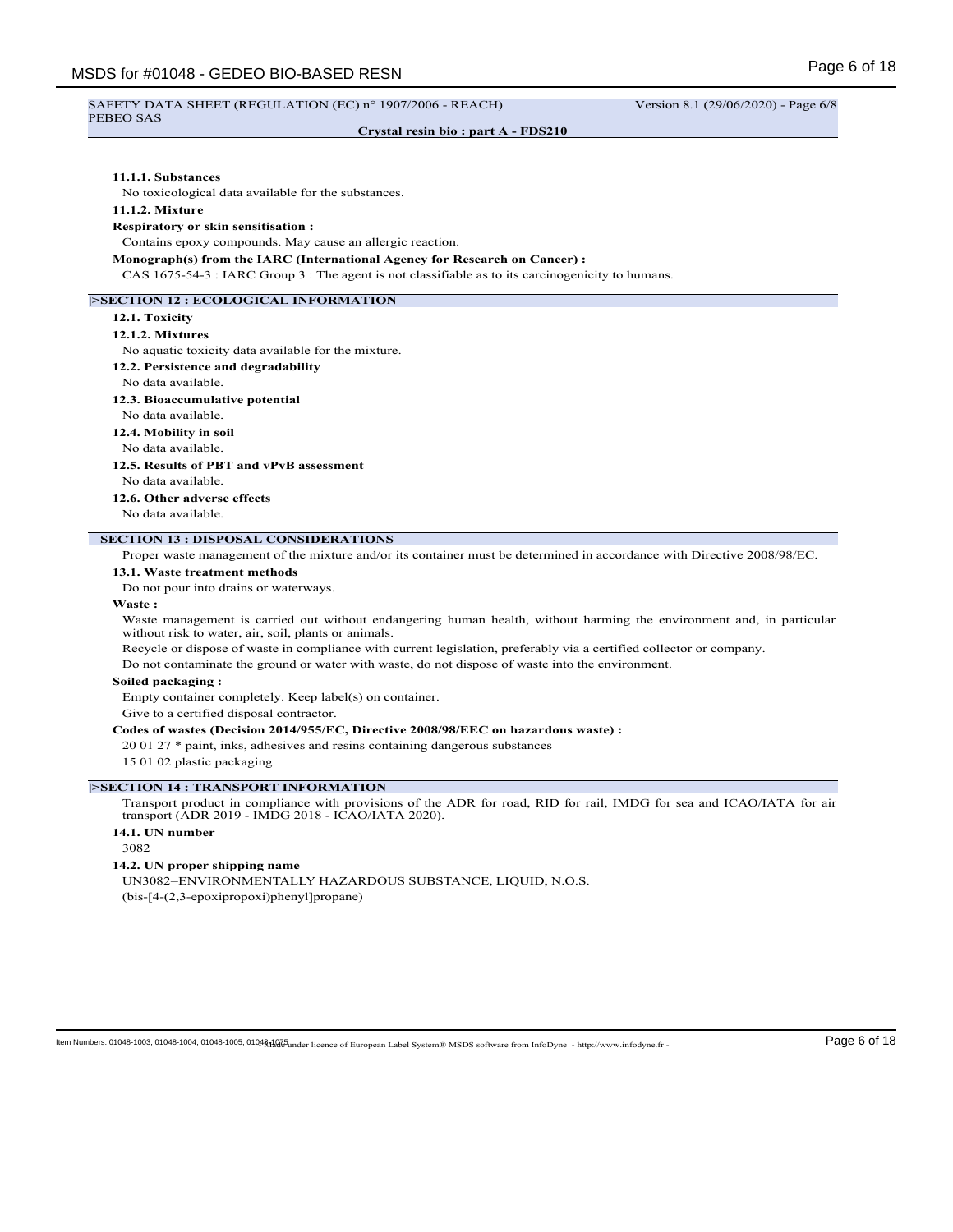# SAFETY DATA SHEET (REGULATION (EC) n° 1907/2006 - REACH) Version 8.1 (29/06/2020) - Page 7/8 PEBEO SAS

**Crystal resin bio : part A - FDS210**

**14.3. Transport hazard class(es)**



# 9

**14.4. Packing group**

III

# **14.5. Environmental hazards**

- Environmentally hazardous material :



# **14.6. Special precautions for user**

| <b>ADR/RII</b> | $\sim$<br>Class | Code | Pack er. | Label | Hdent. | س ک | <b>Provis.</b>          | EC.                   | Cat. | unnel |
|----------------|-----------------|------|----------|-------|--------|-----|-------------------------|-----------------------|------|-------|
|                |                 | M6   | Ш        |       | 96 ا   | -   | $\cdots$<br>$\sim$<br>∼ | $\blacksquare$<br>E I |      |       |
|                |                 |      |          |       |        |     | 1601                    |                       |      |       |

Not subject to this regulation if  $Q \le 51/5$  kg (ADR 3.3.1 - DS 375)

| <b>IMDG</b> | Class | 2°Label <sup>'</sup> | Pack gr. | LO | <b>EMS</b> | Provis.                                                                      | EC  | Stowage    | Segregation |
|-------------|-------|----------------------|----------|----|------------|------------------------------------------------------------------------------|-----|------------|-------------|
|             |       |                      |          |    |            |                                                                              |     | Handling   |             |
|             |       |                      | Ш        |    | IF-A. S-F  | 274 335 969                                                                  | IE1 | Category A |             |
|             |       |                      |          |    |            | Not subject to this regulation if Q $\le$ = 5 1/5 kg (IMDG 3.3.1 - 2.10.2.7) |     |            |             |

| IATA | Class | 2°Label | Pack gr. | Passager | Passager | Cargo | Cargo  | note     | EС |
|------|-------|---------|----------|----------|----------|-------|--------|----------|----|
|      |       |         | Ш        | 964      | 1450 L   | 1964  | 1450 L | A97 A158 | E1 |
|      |       |         |          |          |          |       |        | AA197    |    |
|      |       |         | Ш        | Y964     | 30 kg G  | . .   |        | A97 A158 | E1 |
|      |       |         |          |          |          |       |        | AA197    |    |

Not subject to this regulation if  $Q \le 51/5$  kg (IATA 4.4.4 - DS A197)

For limited quantities, see part 2.7 of the OACI/IATA and chapter 3.4 of the ADR and IMDG.

For excepted quantities, see part 2.6 of the OACI/IATA and chapter 3.5 of the ADR and IMDG.

**14.7. Transport in bulk according to Annex II of Marpol and the IBC Code**

No data available.

# **|>SECTION 15 : REGULATORY INFORMATION**

**15.1. Safety, health and environmental regulations/legislation specific for the substance or mixture**

# **|> - Classification and labelling information included in section 2:**

The following regulations have been used:

- EU Regulation No. 1272/2008 amended by EU Regulation No. 2020/217 (ATP 14)
- **Container information:**

The mixture is contained in packaging that does not exceed 125 ml.

**- Particular provisions :**

No data available.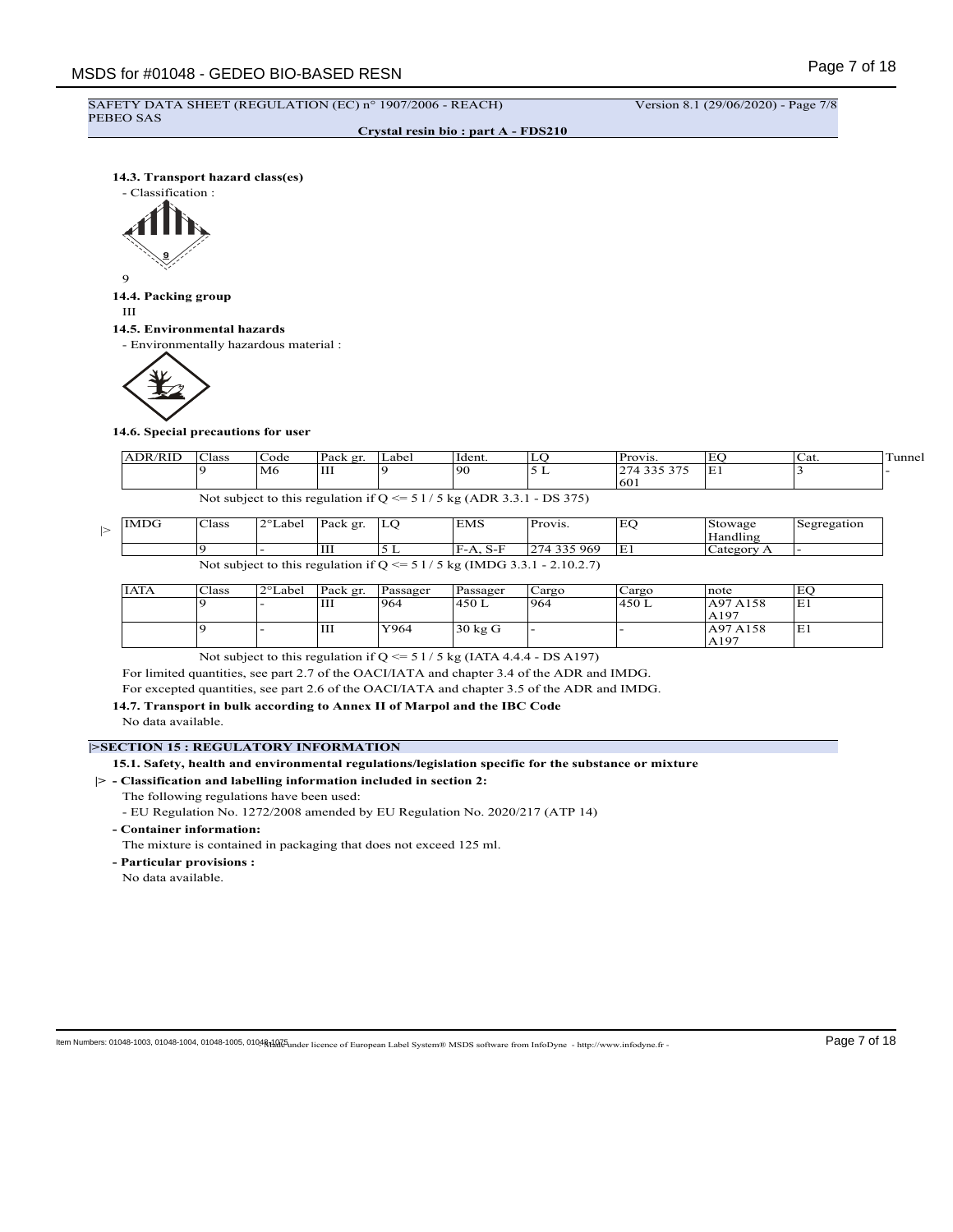| Page 8 of 18 |  |  |  |
|--------------|--|--|--|
|--------------|--|--|--|

| <b>Références</b> | Désignation Référence         |
|-------------------|-------------------------------|
| 766143            | Kit résine cristal bio 750 ml |
| 766142            | Kit résine cristal bio 300 ml |
| 766141            | Kit résine cristal bio 150 ml |
| 766149            | Kit résine cristal bio 45 ml  |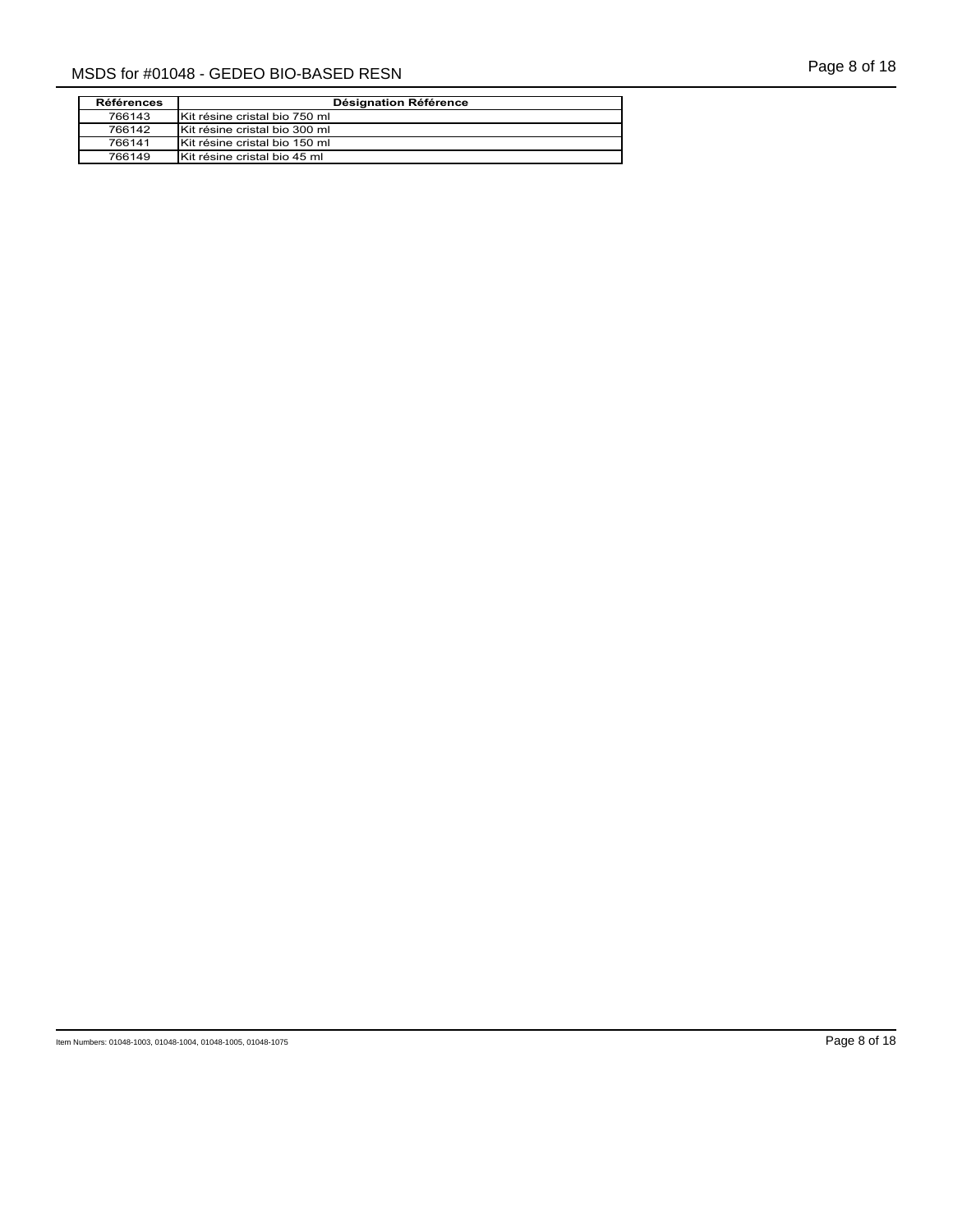#### SAFETY DATA SHEET (REGULATION (EC) n° 1907/2006 - REACH) Version 8.1 (29/06/2020) - Page 8/8 PEBEO SAS

**Crystal resin bio : part A - FDS210**

**- Standardised American system for the identification of hazards presented by the product in view of emergency procedures (NFPA 704) :**

NFPA 704, Labelling: Health=2 Inflammability=3 Instability/Reactivity=1 Specific Risk=none



**15.2. Chemical safety assessment**

No data available.

# **|>SECTION 16 : OTHER INFORMATION**

Since the user's working conditions are not known by us, the information supplied on this safety data sheet is based on our current level of knowledge and on national and community regulations.

The mixture must not be used for other uses than those specified in section 1 without having first obtained written handling instructions.

It is at all times the responsibility of the user to take all necessary measures to comply with legal requirements and local regulations.

The information in this safety data sheet must be regarded as a description of the safety requirements relating to the mixture and not as a guarantee of the properties thereof.

**|> Wording of the phrases mentioned in section 3 :**

| H315 | Causes skin irritation.              |
|------|--------------------------------------|
| H317 | May cause an allergic skin reaction. |
| H319 | Causes serious eye irritation.       |

#### **|> Abbreviations :**

UFI : Unique Formula Identifier

ADR : European agreement concerning the international carriage of dangerous goods by Road.

IMDG : International Maritime Dangerous Goods.

IATA : International Air Transport Association.

ICAO : International Civil Aviation Organisation

RID : Regulations concerning the International carriage of Dangerous goods by rail.

WGK : Wassergefahrdungsklasse (Water Hazard Class).

GHS07 : Exclamation mark

PBT: Persistent, bioaccumulable and toxic.

vPvB : Very persistent, very bioaccumulable.

SVHC : Substances of very high concern.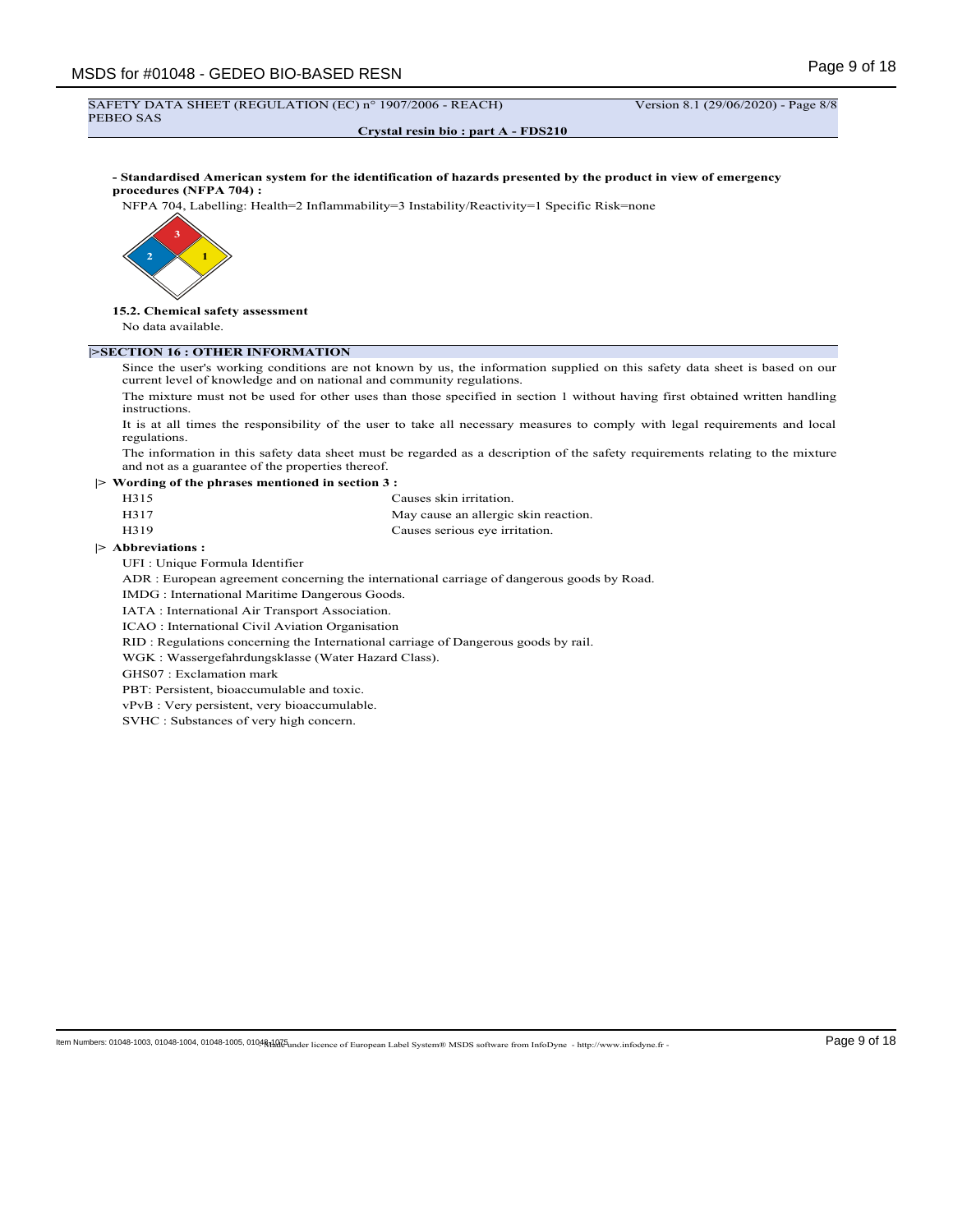SAFETY DATA SHEET (REGULATION (EC) n° 1907/2006 - REACH) Version 4.1 (29/06/2020) - Page 1/8 PEBEO SAS

**Crystal resin bio : part B - FDS211**



# **SAFETY DATA SHEET**

(REACH regulation (EC) n° 1907/2006 - n° 2015/830) **SECTION 1 : IDENTIFICATION OF THE SUBSTANCE/MIXTURE AND OF THE COMPANY/UNDERTAKING 1.1. Product identifier** Product name : Crystal resin bio : part B Product code : FDS211. See list of references in appendix. UFI : A970-20XD-8005-7TKH **1.2. Relevant identified uses of the substance or mixture and uses advised against** Paints & Varnishes for artists **1.3. Details of the supplier of the safety data sheet** Registered company name : PEBEO SAS. Address : CS 10106 .13881.GEMENOS CEDEX.FRANCE. Telephone : 33 (0) 4.42.32.08.08. Fax : 33 (0) 4.42.32.01.70. cdedeyne@pebeo.com www.pebeo.com **1.4. Emergency telephone number : 33 (0) 1.45.42.59.59.** Association/Organisation : INRS / ORFILA http://www.centres-antipoison.net . **Other emergency numbers** United Kingdom : 0870 600 6266 Ireland : 01 809 25 66 **SECTION 2 : HAZARDS IDENTIFICATION 2.1. Classification of the substance or mixture In compliance with EC regulation No. 1272/2008 and its amendments.** Acute oral toxicity, Category 4 (Acute Tox. 4, H302). Acute dermal toxicity, Category 4 (Acute Tox. 4, H312). Serious eye damage, Category 1 (Eye Dam. 1, H318). Hazardous to the aquatic environment - Chronic hazard, Category 2 (Aquatic Chronic 2, H411). This mixture does not present a physical hazard. Refer to the recommendations regarding the other products present on the site. **2.2. Label elements In compliance with EC regulation No. 1272/2008 and its amendments.** Hazard pictograms : GHS05 GHS07 GHS09 Signal Word : DANGER Product identifiers :<br>EC 500-105-6 PROPYLIDYNETRIMETHANOL, REACTION PRODUCTS WITH AMMONIA Hazard statements : H302 + H312 Harmful if swallowed or in contact with skin. H318 Causes serious eye damage. H411 Toxic to aquatic life with long lasting effects. Precautionary statements - General : P<sub>102</sub> Keep out of reach of children.

ltem Numbers: 01048-1003, 01048-1004, 01048-1005, 01048dad 5 Lucence of European Label System® MSDS software from InfoDyne - http://www.infodyne.fr - Page 10 of 18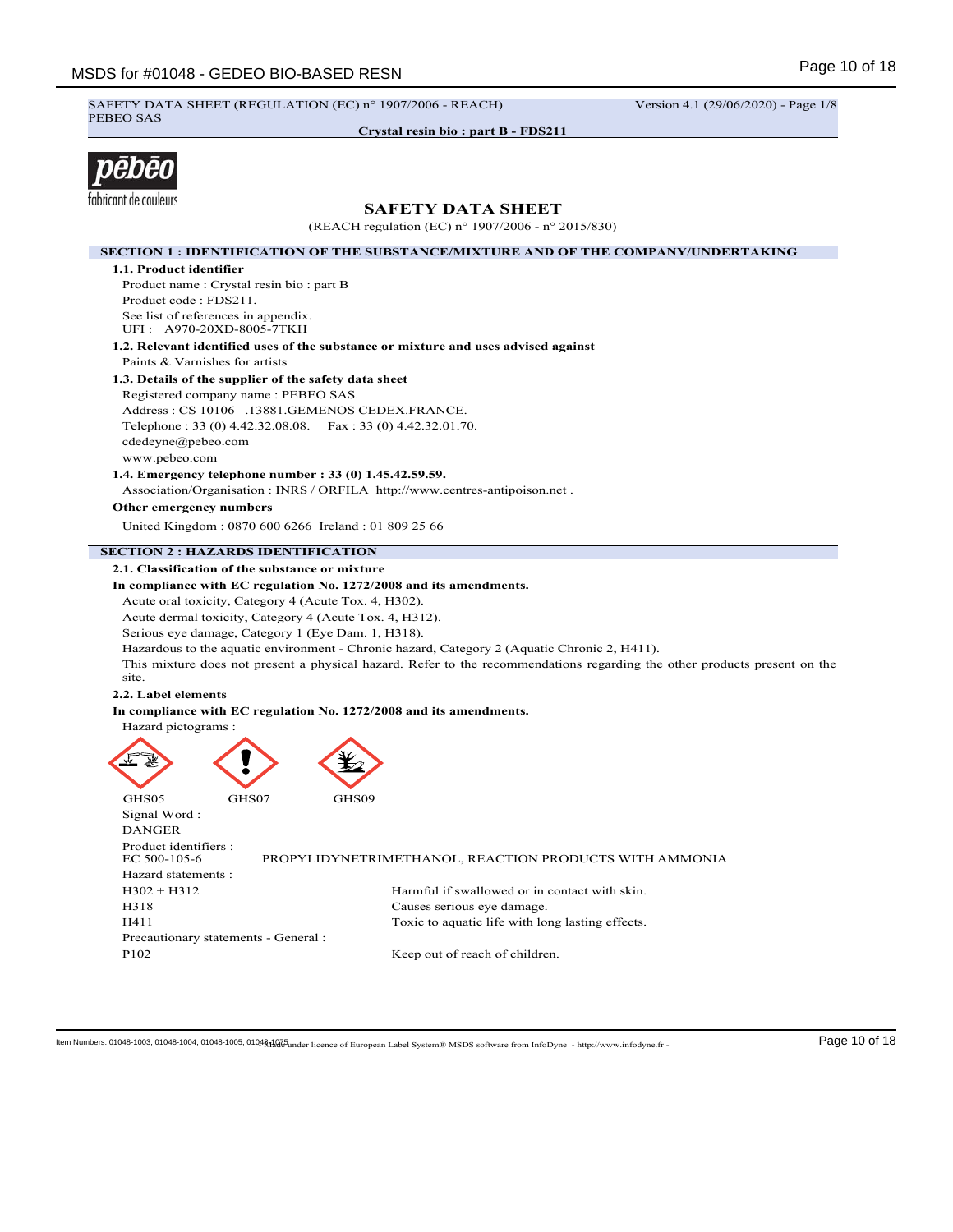#### SAFETY DATA SHEET (REGULATION (EC) n° 1907/2006 - REACH) Version 4.1 (29/06/2020) - Page 2/8 PEBEO SAS

# **Crystal resin bio : part B - FDS211**

Precautionary statements - Prevention :

P280 Wear protective gloves/protective clothing/eye protection/face protection/hearing protection/ ...

# **2.3. Other hazards**

The mixture does not contain substances classified as 'Substances of Very High Concern' (SVHC) >= 0.1% published by the European CHemicals Agency (ECHA) under article 57 of REACH: http://echa.europa.eu/fr/candidate-list-table The mixture fulfils neither the PBT nor the vPvB criteria for mixtures in accordance with annexe XIII of the REACH regulations EC 1907/2006.

# **SECTION 3 : COMPOSITION/INFORMATION ON INGREDIENTS**

**3.2. Mixtures**

| Composition:                                             |                         |      |      |
|----------------------------------------------------------|-------------------------|------|------|
| Identification                                           | (EC) 1272/2008          | Note |      |
| CAS: 39423-51-3                                          | GHS07, GHS05, GHS09     |      | 100% |
| EC: 500-105-6                                            | Dgr                     |      |      |
| REACH: 01-2119556886-20-0000                             | $Acute$ Tox. 4, H302    |      |      |
|                                                          | $Acute$ Tox. 4, H312    |      |      |
| <b>PROPYLIDYNETRIMETHANOL, REACTION Eye Dam. 1, H318</b> |                         |      |      |
| PRODUCTS WITH AMMONIA                                    | Aquatic Chronic 2, H411 |      |      |
| (Full text of H-phrases: see section 16)                 |                         |      |      |

**SECTION 4 : FIRST AID MEASURES**

As a general rule, in case of doubt or if symptoms persist, always call a doctor.

NEVER induce swallowing by an unconscious person.

**4.1. Description of first aid measures**

#### **In the event of splashes or contact with eyes :**

Wash thoroughly with fresh, clean water for 15 minutes holding the eyelids open.

Regardless of the initial state, refer the patient to an ophthalmologist and show him the label.

#### **In the event of splashes or contact with skin :**

Remove any soiled or splashed clothing immediately.

Watch out for any remaining product between skin and clothing, watches, shoes, etc.

If the contaminated area is widespread and/or there is damage to the skin, a doctor must be consulted or the patient transferred to hospital.

#### **In the event of swallowing :**

Do not give the patient anything orally.

In the event of swallowing, if the quantity is small (no more than one mouthful), rinse the mouth with water, administer activated medical charcoal and consult a doctor.

Seek medical attention, showing the label.

If swallowed accidentally, call a doctor to ascertain whether observation and hospital care will be necessary. Show the label.

# **4.2. Most important symptoms and effects, both acute and delayed**

No data available.

# **4.3. Indication of any immediate medical attention and special treatment needed**

No data available.

### **SECTION 5 : FIREFIGHTING MEASURES**

### Non-flammable.

#### **5.1. Extinguishing media**

**Suitable methods of extinction**

- In the event of a fire, use :
- sprayed water or water mist
- foam
- multipurpose ABC powder
- BC powder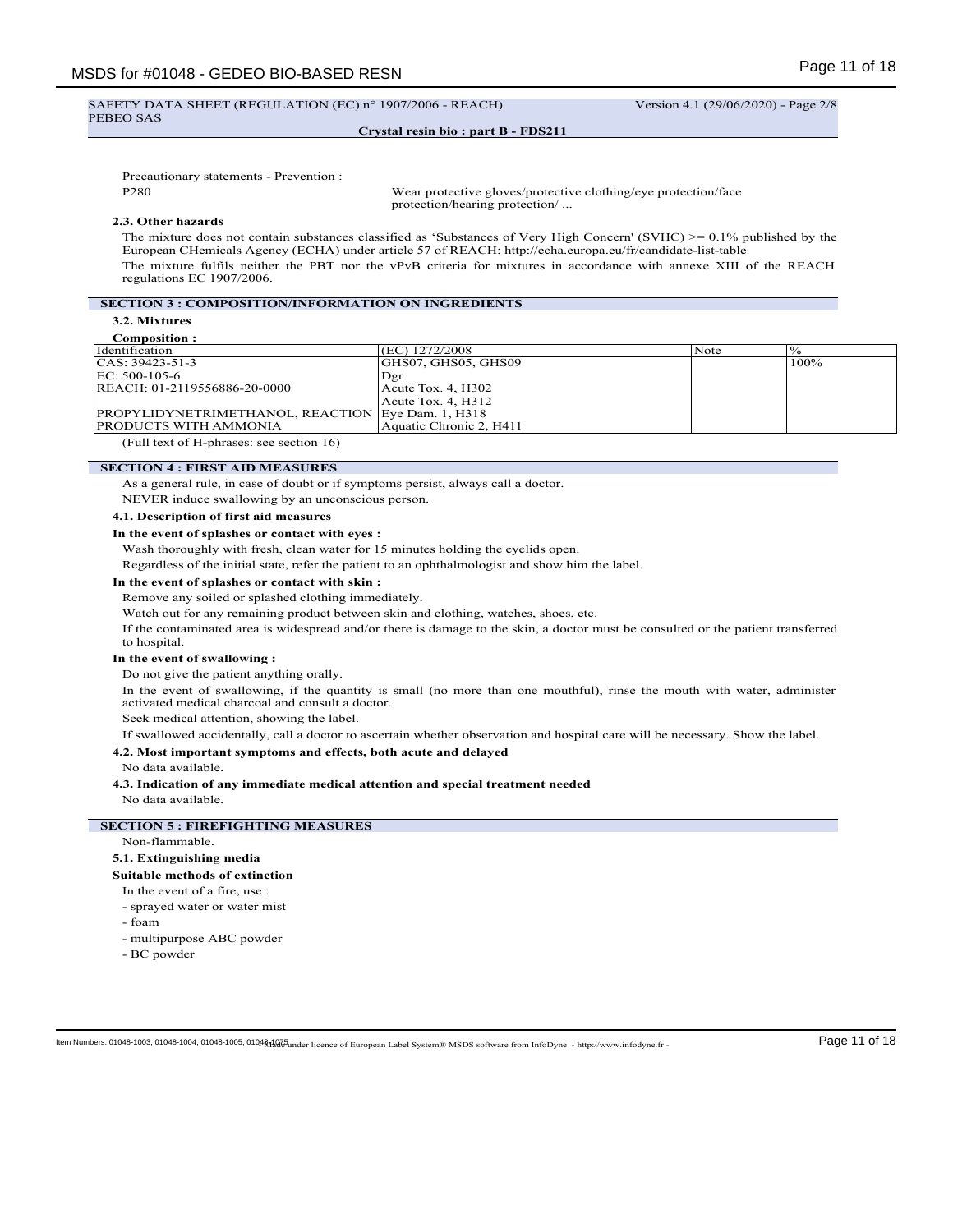#### SAFETY DATA SHEET (REGULATION (EC) n° 1907/2006 - REACH) Version 4.1 (29/06/2020) - Page 3/8 PEBEO SAS

- water jet

**Crystal resin bio : part B - FDS211**

- carbon dioxide (CO2) **Unsuitable methods of extinction** In the event of a fire, do not use : **5.2. Special hazards arising from the substance or mixture** A fire will often produce a thick black smoke. Exposure to decomposition products may be hazardous to health. Do not breathe in smoke. In the event of a fire, the following may be formed : - carbon monoxide (CO) - carbon dioxide (CO2)

#### **5.3. Advice for firefighters**

No data available.

#### **SECTION 6 : ACCIDENTAL RELEASE MEASURES**

#### **6.1. Personal precautions, protective equipment and emergency procedures**

Consult the safety measures listed under headings 7 and 8.

#### **For non first aid worker**

Avoid any contact with the skin and eyes.

#### **For first aid worker**

First aid workers will be equipped with suitable personal protective equipment (See section 8).

#### **6.2. Environmental precautions**

Contain and control the leaks or spills with non-combustible absorbent materials such as sand, earth, vermiculite, diatomaceous earth in drums for waste disposal.

Prevent any material from entering drains or waterways.

# **6.3. Methods and material for containment and cleaning up**

Neutralise with an acidic decontaminant.

Clean preferably with a detergent, do not use solvents.

# **6.4. Reference to other sections**

No data available.

# **SECTION 7 : HANDLING AND STORAGE**

Requirements relating to storage premises apply to all facilities where the mixture is handled.

#### **7.1. Precautions for safe handling**

Always wash hands after handling.

Remove and wash contaminated clothing before re-using.

Emergency showers and eye wash stations will be required in facilities where the mixture is handled constantly.

#### **Fire prevention :**

Prevent access by unauthorised personnel.

#### **Recommended equipment and procedures :**

For personal protection, see section 8.

Observe precautions stated on label and also industrial safety regulations.

Avoid eye contact with this mixture at all times.

#### **Prohibited equipment and procedures :**

No smoking, eating or drinking in areas where the mixture is used.

# **7.2. Conditions for safe storage, including any incompatibilities**

No data available.

#### **Storage**

Keep out of reach of children.

Keep away from food and drink, including those for animals.

#### **Packaging**

Always keep in packaging made of an identical material to the original.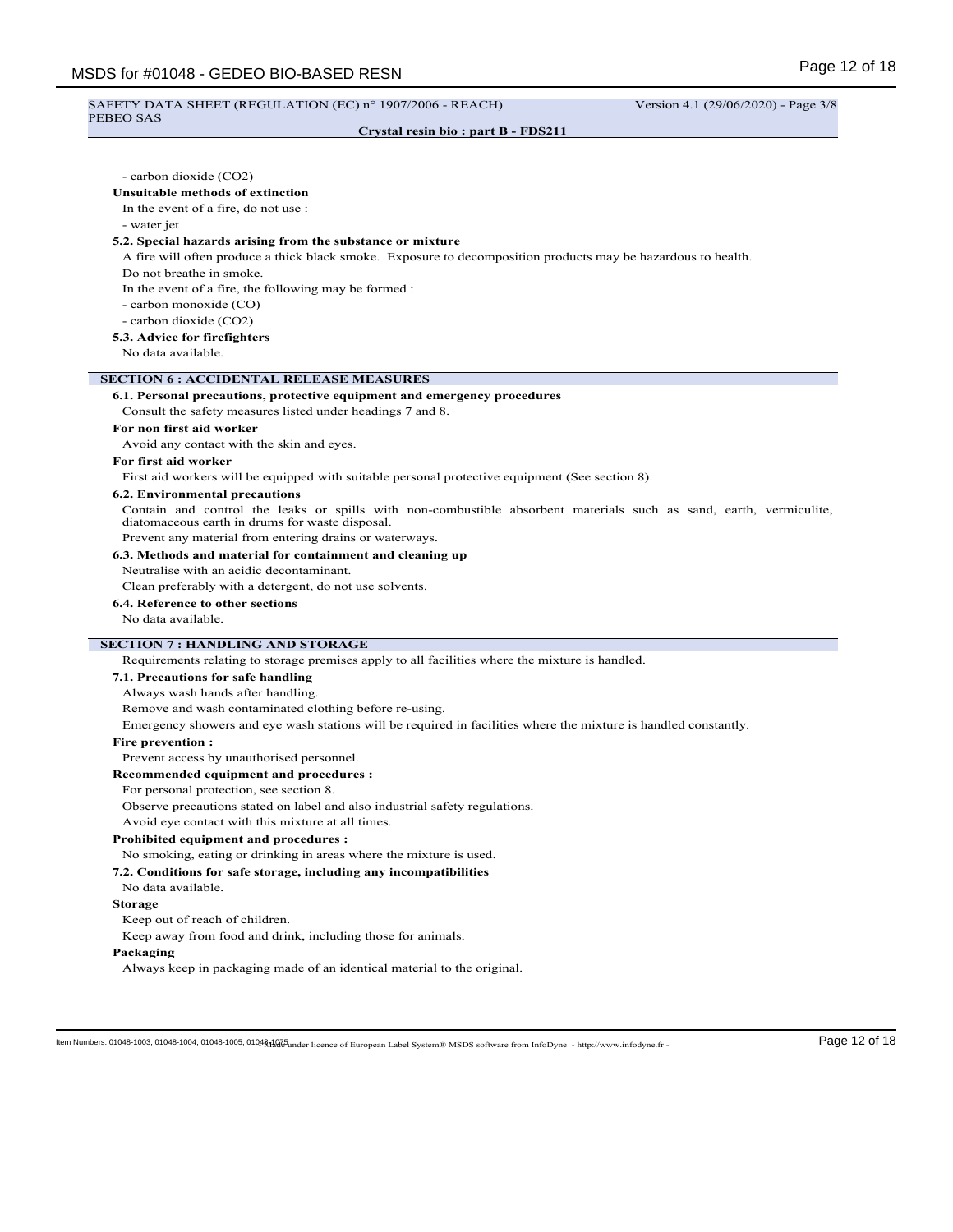#### SAFETY DATA SHEET (REGULATION (EC) n° 1907/2006 - REACH) Version 4.1 (29/06/2020) - Page 4/8 PEBEO SAS

**Crystal resin bio : part B - FDS211**

#### **7.3. Specific end use(s)**

No data available.

# **SECTION 8 : EXPOSURE CONTROLS/PERSONAL PROTECTION**

**8.1. Control parameters**

No data available.

# **8.2. Exposure controls**

# **Personal protection measures, such as personal protective equipment**

Pictogram(s) indicating the obligation of wearing personal protective equipment (PPE) :



Use personal protective equipment that is clean and has been properly maintained.

Store personal protective equipment in a clean place, away from the work area.

Never eat, drink or smoke during use. Remove and wash contaminated clothing before re-using. Ensure that there is adequate ventilation, especially in confined areas.

# **- Eye / face protection**

Avoid contact with eyes.

Use eye protectors designed to protect against liquid splashes

Before handling, wear safety goggles with protective sides accordance with standard EN166.

In the event of high danger, protect the face with a face shield.

Prescription glasses are not considered as protection.

Individuals wearing contact lenses should wear prescription glasses during work where they may be exposed to irritant vapours.

Provide eyewash stations in facilities where the product is handled constantly.

#### **- Hand protection**

Use suitable protective gloves that are resistant to chemical agents in accordance with standard EN374.

Gloves must be selected according to the application and duration of use at the workstation.

Protective gloves need to be selected according to their suitability for the workstation in question : other chemical products that may be handled, necessary physical protections (cutting, pricking, heat protection), level of dexterity required. Type of gloves recommended :

- Natural latex

- PVC (polyvinyl chloride)

Recommended properties :

- Impervious gloves in accordance with standard EN374

#### **- Body protection**

Avoid skin contact.

Wear suitable protective clothing.

Suitable type of protective clothing :

In the event of substantial spatter, wear liquid-tight protective clothing against chemical risks (type 3) in accordance with EN14605 to prevent skin contact.

In the event of a risk of splashing, wear protective clothing against chemical risks (type 6) in accordance with EN13034 to prevent skin contact.

Work clothing worn by personnel shall be laundered regularly.

After contact with the product, all parts of the body that have been soiled must be washed.

# **SECTION 9 : PHYSICAL AND CHEMICAL PROPERTIES**

#### **9.1. Information on basic physical and chemical properties**

**General information :**

Physical state : Fluid liquid.

ltem Numbers: 01048-1003, 01048-1004, 01048-1005, 01048dad 5 Lucence of European Label System® MSDS software from InfoDyne - http://www.infodyne.fr - Page 13 of 18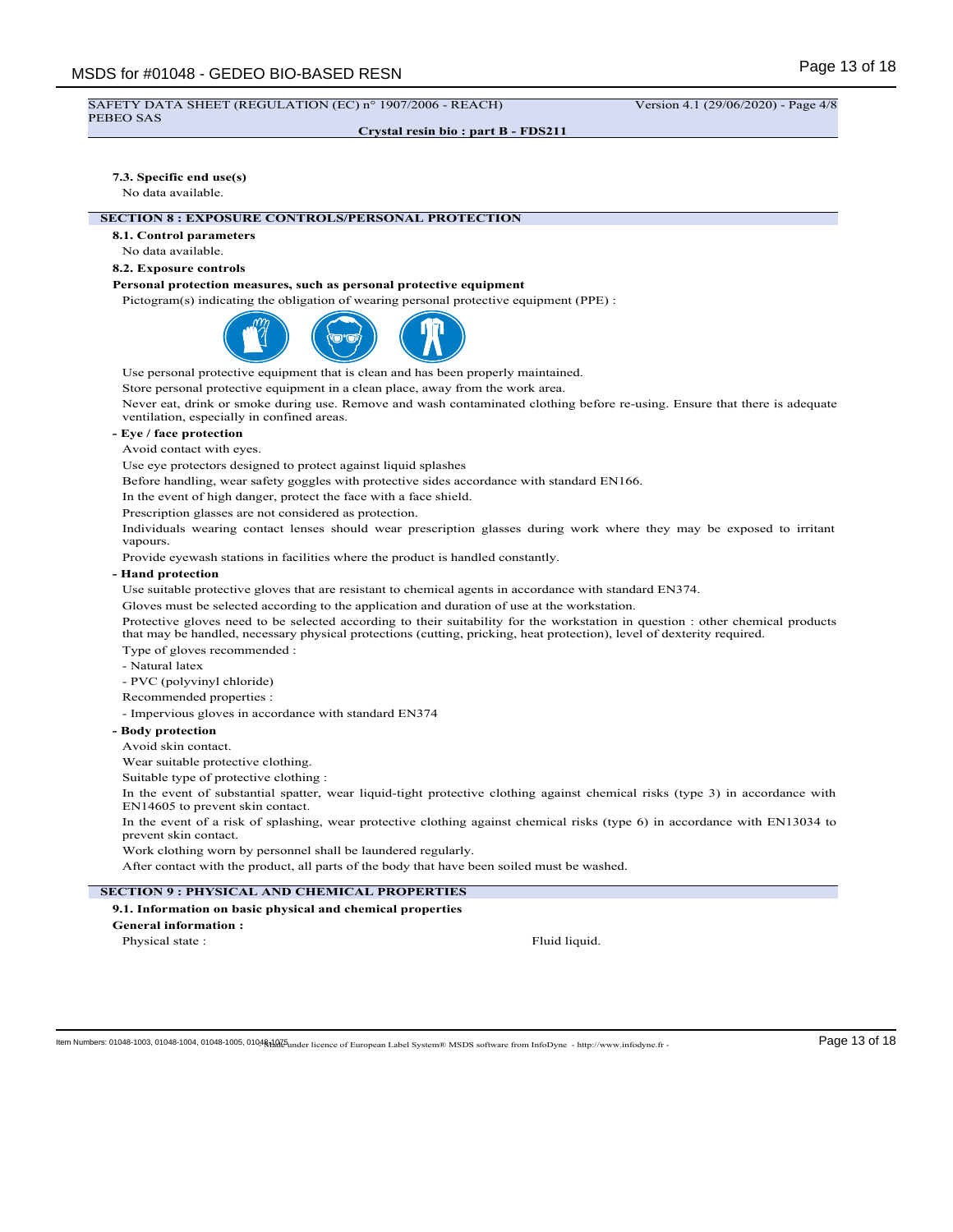# SAFETY DATA SHEET (REGULATION (EC) nº 1907/2006 - REACH) Version 4.1 (29/06/2020) - Page 5/8 PEBEO SAS **Crystal resin bio : part B - FDS211 Important health, safety and environmental information**  $pH$  :  $11.60$  . Strongly basic. Boiling point/boiling range : Not relevant. Flash point interval : Not relevant. Vapour pressure (50°C) : Not relevant. Density :  $0.97$ Water solubility : Insoluble. Melting point/melting range : Not relevant. Self-ignition temperature : Not relevant. Decomposition point/decomposition range : Not relevant. **9.2. Other information**  $VOC(g/l):$  0.00 **SECTION 10 : STABILITY AND REACTIVITY 10.1. Reactivity** No data available. **10.2. Chemical stability** This mixture is stable under the recommended handling and storage conditions in section 7. **10.3. Possibility of hazardous reactions** No data available. **10.4. Conditions to avoid** No data available. **10.5. Incompatible materials** No data available. **10.6. Hazardous decomposition products** The thermal decomposition may release/form : - carbon monoxide (CO) - carbon dioxide (CO2) **SECTION 11 : TOXICOLOGICAL INFORMATION 11.1. Information on toxicological effects** Harmful if swallowed. Harmful in contact with skin. May have irreversible effects on the eyes, such as tissue damage in the eye, or serious physical decay of sight, which is not fully reversible by the end of observation at 21 days. Serious eye damage is typified by the destruction of cornea, persistent corneal opacity and iritis. **11.1.1. Substances** No toxicological data available for the substances. **11.1.2. Mixture** No toxicological data available for the mixture. **SECTION 12 : ECOLOGICAL INFORMATION** Toxic to aquatic life with long lasting effects. The product must not be allowed to run into drains or waterways. **12.1. Toxicity 12.1.2. Mixtures** No aquatic toxicity data available for the mixture. **12.2. Persistence and degradability**

No data available.

ltem Numbers: 01048-1003, 01048-1004, 01048-1005, 01048dare licence of European Label System® MSDS software from InfoDyne - http://www.infodyne.fr - Page 14 of 18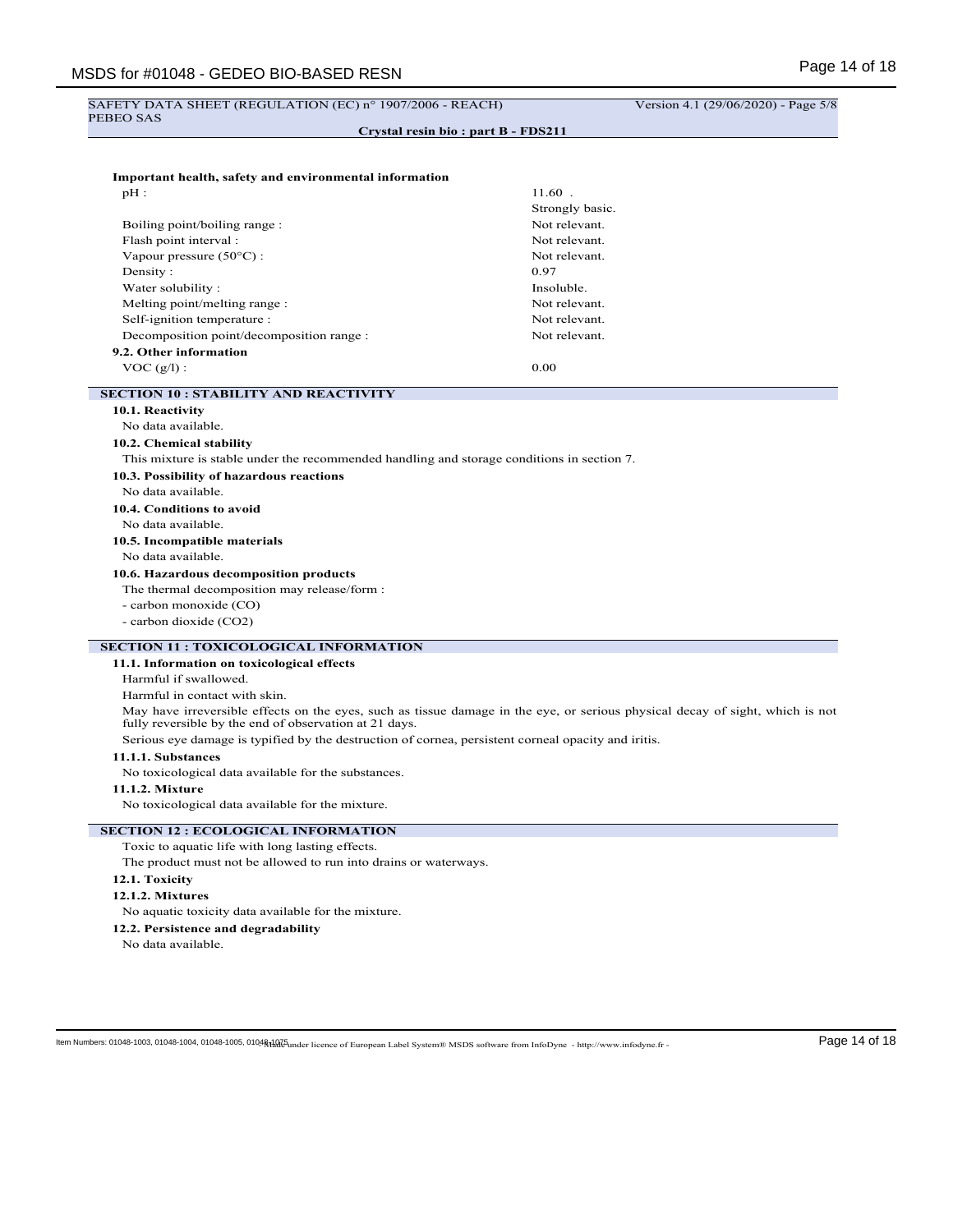# SAFETY DATA SHEET (REGULATION (EC) n° 1907/2006 - REACH) Version 4.1 (29/06/2020) - Page 6/8

# PEBEO SAS

**Crystal resin bio : part B - FDS211**

#### **12.3. Bioaccumulative potential**

No data available.

**12.4. Mobility in soil**

#### No data available.

**12.5. Results of PBT and vPvB assessment**

No data available.

**12.6. Other adverse effects**

No data available.

# **SECTION 13 : DISPOSAL CONSIDERATIONS**

Proper waste management of the mixture and/or its container must be determined in accordance with Directive 2008/98/EC.

# **13.1. Waste treatment methods**

Do not pour into drains or waterways.

### **Waste :**

Waste management is carried out without endangering human health, without harming the environment and, in particular without risk to water, air, soil, plants or animals.

Recycle or dispose of waste in compliance with current legislation, preferably via a certified collector or company.

Do not contaminate the ground or water with waste, do not dispose of waste into the environment.

#### **Soiled packaging :**

Empty container completely. Keep label(s) on container.

Give to a certified disposal contractor.

#### **Codes of wastes (Decision 2014/955/EC, Directive 2008/98/EEC on hazardous waste) :**

20 01 27 \* paint, inks, adhesives and resins containing dangerous substances

15 01 02 plastic packaging

# **|>SECTION 14 : TRANSPORT INFORMATION**

Transport product in compliance with provisions of the ADR for road, RID for rail, IMDG for sea and ICAO/IATA for air transport (ADR 2019 - IMDG 2018 - ICAO/IATA 2020).

### **|> 14.1. UN number**

3082

#### **|> 14.2. UN proper shipping name**

UN3082=ENVIRONMENTALLY HAZARDOUS SUBSTANCE, LIQUID, N.O.S. (propylidynetrimethanol, reaction products with ammonia)

#### **|> 14.3. Transport hazard class(es)**

- Classification :



9

# **14.4. Packing group**

III

#### **14.5. Environmental hazards**

- Environmentally hazardous material :

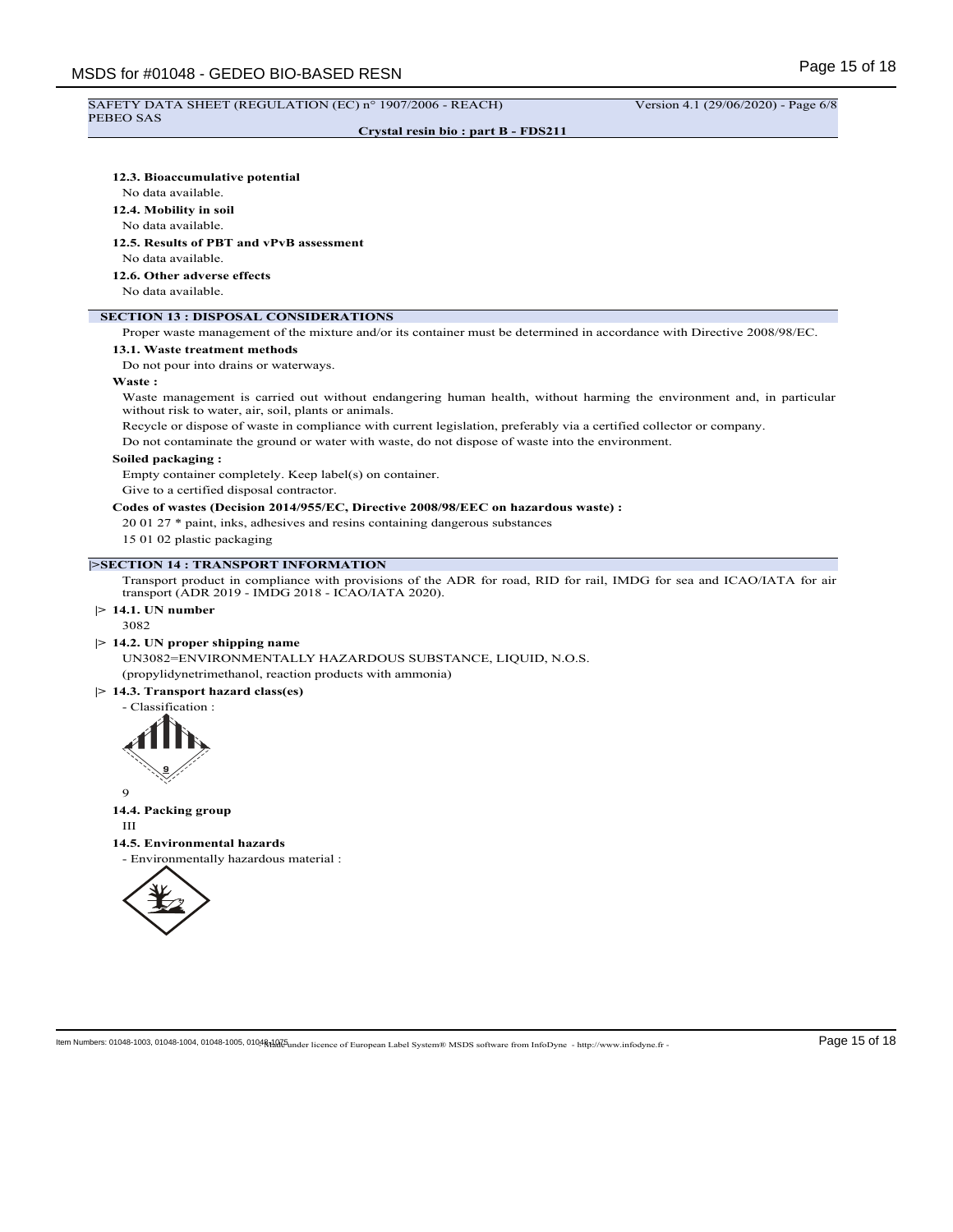#### SAFETY DATA SHEET (REGULATION (EC) n° 1907/2006 - REACH) Version 4.1 (29/06/2020) - Page 7/8 PEBEO SAS

**Crystal resin bio : part B - FDS211**

# **14.6. Special precautions for user**

| ⊳ | <b>ADR/RID</b> | <b>Class</b> | Code    | Pack gr. | Label                                                                  | Ident.     | LO                                                                        | Provis.     | EO                  | Cat.        | Tunnel |
|---|----------------|--------------|---------|----------|------------------------------------------------------------------------|------------|---------------------------------------------------------------------------|-------------|---------------------|-------------|--------|
|   |                |              | M6      | Ш        |                                                                        | 90         | 5 L                                                                       | 274 335 375 | E1                  |             |        |
|   |                |              |         |          |                                                                        |            |                                                                           | 601         |                     |             |        |
|   |                |              |         |          | Not subject to this regulation if $Q \le 51/5$ kg (ADR 3.3.1 - DS 375) |            |                                                                           |             |                     |             |        |
| ⊳ | IMDG           | <b>Class</b> | 2°Label | Pack gr. | LO                                                                     | EMS        | Provis.                                                                   | EQ          | Stowage<br>Handling | Segregation |        |
|   |                |              |         | Ш        | 5 L                                                                    | $F-A. S-F$ | 274 335 969                                                               | E1          | Category A          |             |        |
|   |                |              |         |          |                                                                        |            | Not subject to this regulation if $Q \le 51/5$ kg (IMDG 3.3.1 - 2.10.2.7) |             |                     |             |        |

| <b>IATA</b> | Class | 2°Label | Pack gr. | Passager | Passager  | Cargo | Cargo | note             | EO  |
|-------------|-------|---------|----------|----------|-----------|-------|-------|------------------|-----|
|             |       |         | Ш        | 964      | 450 L     | 964   | 450 L | A97 A158         | ΙE1 |
|             |       |         |          |          |           |       |       | A <sub>197</sub> |     |
|             |       |         | Ш        | Y964     | 30 kg $G$ | -     |       | A97 A158         | E1  |
|             |       |         |          |          |           |       |       | A197             |     |

Not subject to this regulation if  $Q \le 51/5$  kg (IATA 4.4.4 - DS A197)

For limited quantities, see part 2.7 of the OACI/IATA and chapter 3.4 of the ADR and IMDG.

For excepted quantities, see part 2.6 of the OACI/IATA and chapter 3.5 of the ADR and IMDG.

# **14.7. Transport in bulk according to Annex II of Marpol and the IBC Code**

No data available.

# **|>SECTION 15 : REGULATORY INFORMATION**

#### **15.1. Safety, health and environmental regulations/legislation specific for the substance or mixture**

#### **|> - Classification and labelling information included in section 2:**

The following regulations have been used:

- EU Regulation No. 1272/2008 amended by EU Regulation No. 2020/217 (ATP 14)

**- Container information:**

The mixture is contained in packaging that does not exceed 125 ml.

Containers to be fitted with a tactile warning of danger (see EC Regulation No. 1272/2008, Annex II, Part 3).

**- Particular provisions :**

No data available.

#### **- Standardised American system for the identification of hazards presented by the product in view of emergency procedures (NFPA 704) :**

NFPA 704, Labelling: Health=3 Inflammability=1 Instability/Reactivity=1 Specific Risk=none



#### **15.2. Chemical safety assessment**

No data available.

# **SECTION 16 : OTHER INFORMATION**

Since the user's working conditions are not known by us, the information supplied on this safety data sheet is based on our current level of knowledge and on national and community regulations.

The mixture must not be used for other uses than those specified in section 1 without having first obtained written handling instructions.

It is at all times the responsibility of the user to take all necessary measures to comply with legal requirements and local regulations.

The information in this safety data sheet must be regarded as a description of the safety requirements relating to the mixture and not as a guarantee of the properties thereof.

ltem Numbers: 01048-1003, 01048-1004, 01048-1005, 01048dad 5 Lucence of European Label System® MSDS software from InfoDyne - http://www.infodyne.fr - Page 16 of 18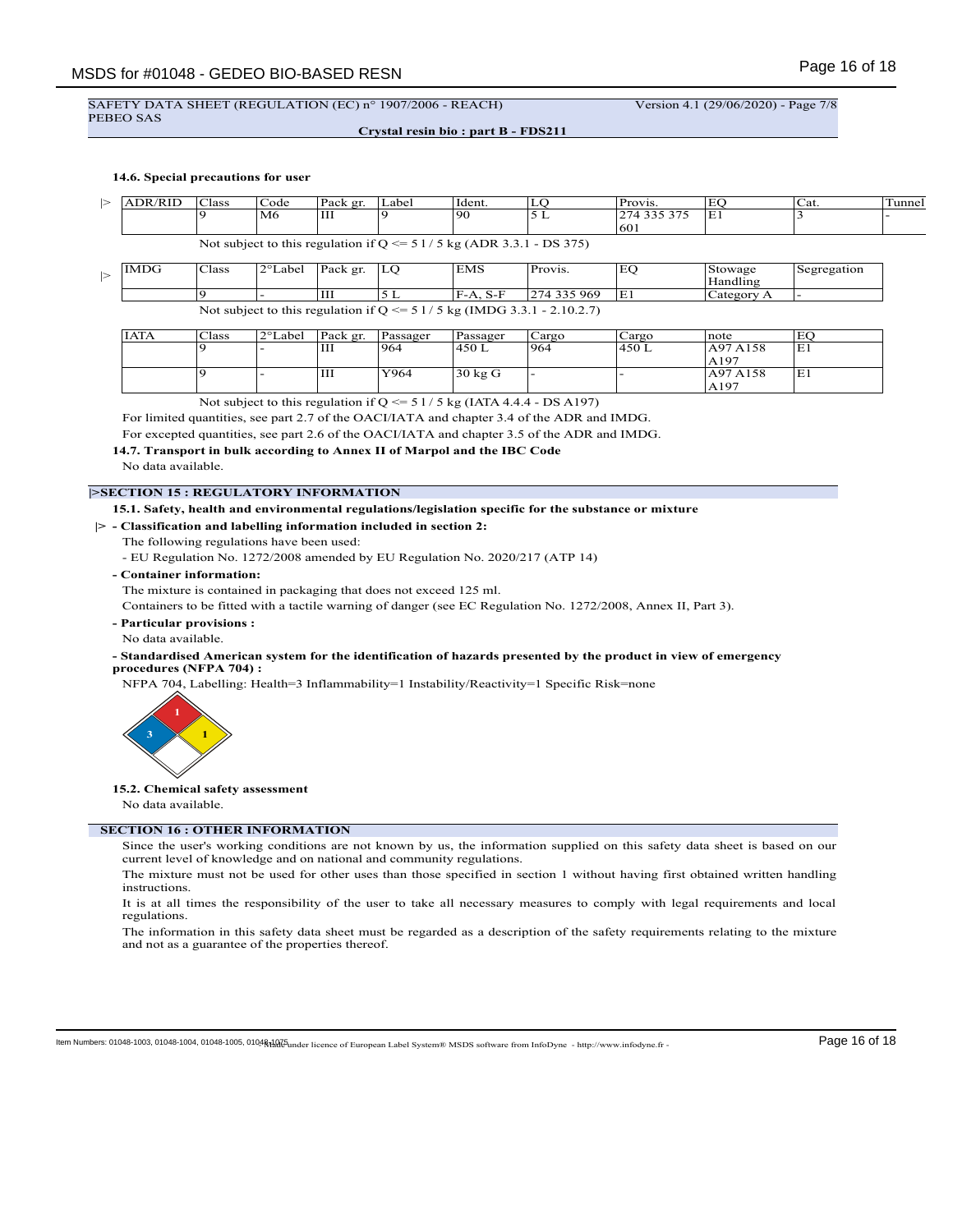# SAFETY DATA SHEET (REGULATION (EC) nº 1907/2006 - REACH) Version 4.1 (29/06/2020) - Page 8/8 PEBEO SAS

#### **Crystal resin bio : part B - FDS211**

#### **Wording of the phrases mentioned in section 3 :**

| H302 | Harmful if swallowed.                            |
|------|--------------------------------------------------|
| H312 | Harmful in contact with skin.                    |
| H318 | Causes serious eye damage.                       |
| H411 | Toxic to aquatic life with long lasting effects. |

#### **Abbreviations :**

UFI : Unique Formula Identifier

ADR : European agreement concerning the international carriage of dangerous goods by Road.

IMDG : International Maritime Dangerous Goods.

IATA : International Air Transport Association.

ICAO : International Civil Aviation Organisation

RID : Regulations concerning the International carriage of Dangerous goods by rail.

WGK : Wassergefahrdungsklasse (Water Hazard Class).

GHS05 : Corrosion

GHS07 : Exclamation mark

GHS09 : Environment

PBT: Persistent, bioaccumulable and toxic.

vPvB : Very persistent, very bioaccumulable.

SVHC : Substances of very high concern.